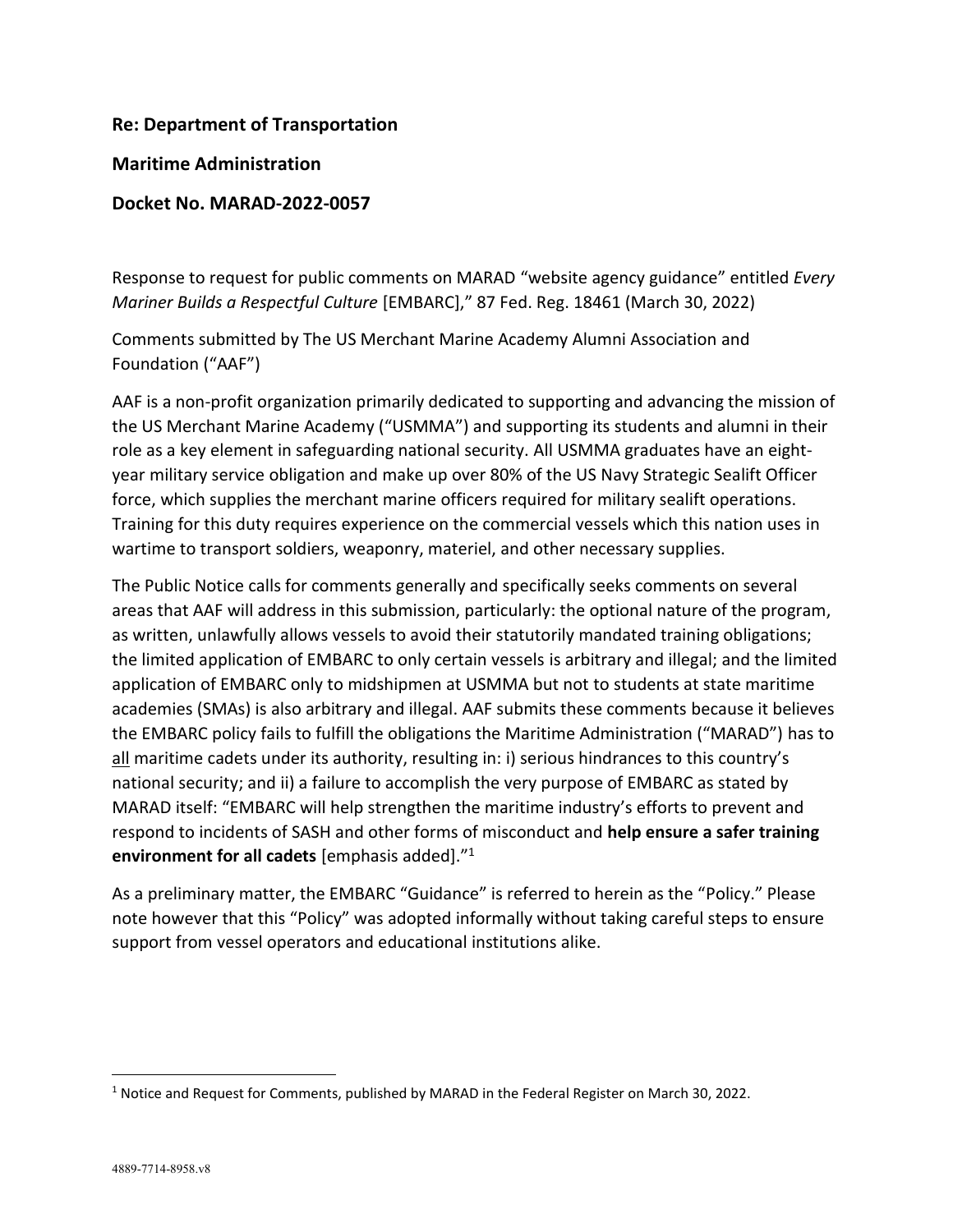# **The Policy Illegally Exempts Vessels From Providing Training They are Required by Statute to Provide.**

Despite MARAD presenting its policy as mandatory,<sup>2</sup> it and MARAD's website are unclear at best, if not deliberately vague, concerning a vessel's obligation to enroll in EMBARC. However, as written, EMBARC makes it very clear that a vessel may not accept a USMMA cadet for a training berth until the vessel has first enrolled in EMBARC. Nevertheless, there is no deadline for *any* vessel operator to enroll, and therefore no compulsion to enroll at all. It appears to be in practice an entirely voluntary program, save for the fact that a vessel operator may not take USMMA midshipmen aboard a vessel as cadets unless that vessel meets EMBARC standards. This inconsistent approach is confounding in light of the statutory obligation of certain vessels to provide training berths for USMMA midshipmen and for MARAD to assure the safety of those cadets during such training.

By statute [ 46 USC § 51307(b) and (c)], certain vessels are required to provide training berths for two (2) USMMA cadets "on each voyage." This applies to all vessels participating in the Maritime Security Program (MSP) and the Military Sealift Command (MSC), as well as the newly authorized Cable Security Fleet and Tanker Security Fleet.

However, the MARAD EMBARC standards state that they only apply to vessels to which SOLAS (International Convention for the Safety of Life at Sea 1974) "**applies**" or, put another way, only vessels that are "**subject to SOLAS**" may apply to EMBARC and hence take USMMA midshipmen aboard for training.3

Most, if not all, of the roughly 200 U.S.-flag commercial vessels (active vessels of 10,000+ gross tons only) are SOLAS certified (i.e., they hold all of the certifications necessary to meet the requirements of SOLAS); however, by its terms SOLAS does not *apply* unless the vessel is engaged in international travel, nor are certain MSC vessels subject to SOLAS regardless of their destinations.<sup>4</sup> Since some of the vessels mandated by statute to provide training berths to USMMA cadets (e.g., MSC ships) are not subject to SOLAS, they are prevented from enrolling in

<sup>&</sup>lt;sup>2</sup> "Accession into EMBARC must be completed as a prerequisite before U.S.-flag vessel commercial operators will be authorized to employ USMMA students as cadets aboard their vessels." Pg. 1, first paragraph, EMBARC Standards, promulgated on December 15, 2021

<sup>&</sup>lt;sup>3</sup> While the EMBARC standards, published on December 15, 2021, state that EMBARC standards "apply to vessels to which SOLAS (International Convention for the Safety of Life at Sea 1974 applies." MARAD's 3/30/22 Federal Register post states that "EMBARC standards apply to owners and operators of vessels subject to the International Convention for Safety of Life at Sea 1974 (SOLAS)", The AAF views these two descriptions of the breadth of the standards' applicability as synonymous and uses them interchangeably throughout these comments.

<sup>4</sup> According to established case law, government-owned/commercially-operated vessels (GO-COs) and certain commercially-owned/commercially operated vessels (CO-COs) – specifically those carrying government cargos – are deemed to be "government-owned" and thus not "subject to" SOLAS, though many of these vessels nevertheless hold all of the certificates that would allow them to sail "subject to SOLAS".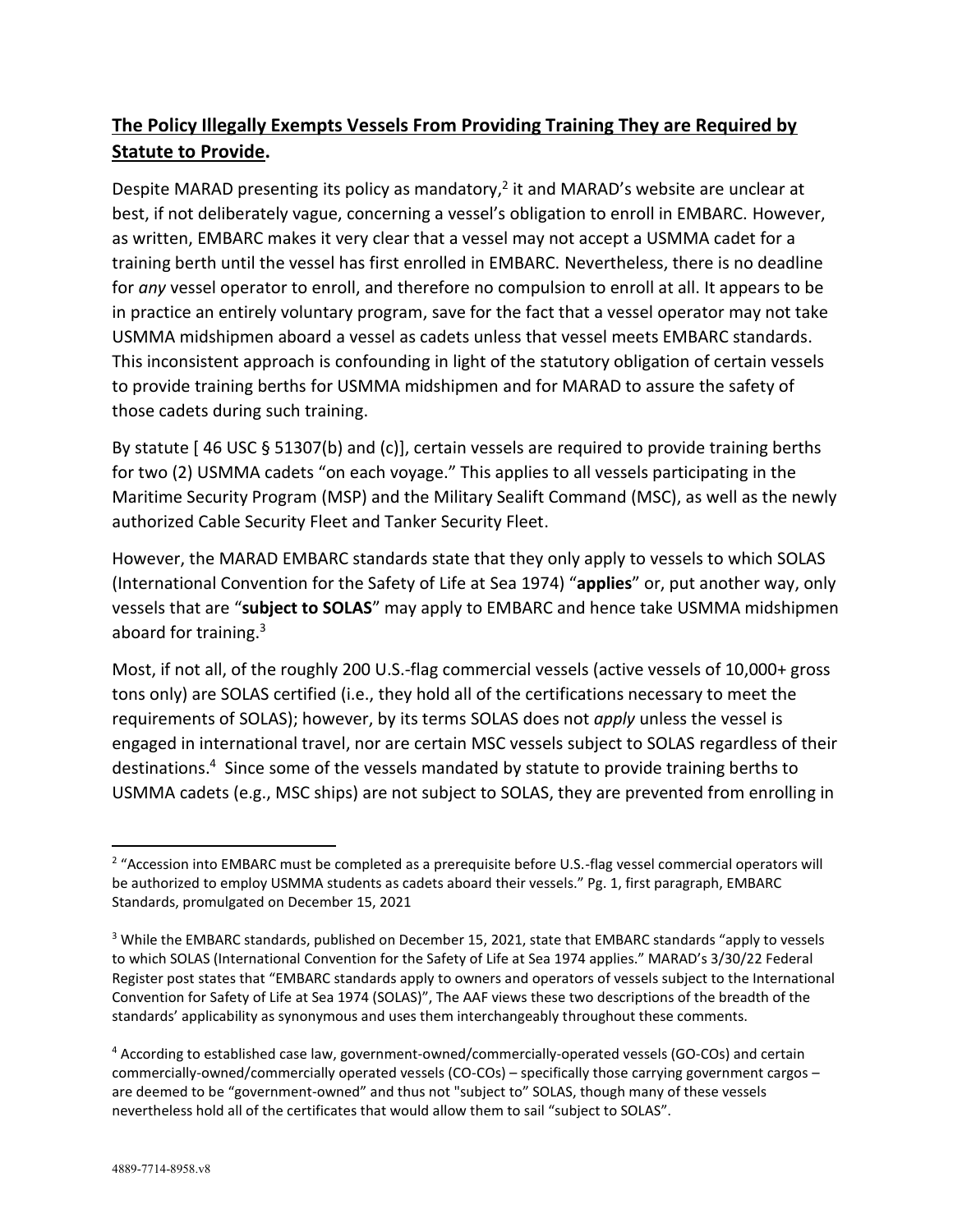EMBARC. In effect, these vessels are excused from their statutory obligation: they cannot train USMMA cadets without enrolling in EMBARC, but they **cannot** enroll in EMBARC.

MARAD does not have the authority to excuse the training obligation imposed by statute. All vessels covered by 46 USC § 51307(b) and (c) should not only be permitted to enroll in EMBARC, they must also be required to enroll in EMBARC now as a step necessary to complying with their statutory obligation to train USMMA midshipmen.

# **The Policy Arbitrarily Excludes from EMBARC Vessels Previously Used To Train USMMA Midshipmen**

Approximately 100 "Jones Act" vessels that traditionally, albeit voluntarily, took USMMA midshipmen aboard for training are no longer permitted to do so since they are not subject to SOLAS. In other words, because they sail between U.S. ports only – and are not making international voyages – the International Convention for the Safety of Life at Sea 1974 (SOLAS) does not apply. However, as noted above, most, if not all, are SOLAS certified. If a shipping company decided to divert a Jones Act vessel to undertake an international voyage, that vessel would immediately be subject to SOLAS, which would pose no obstacle as it would already possess a SOLAS certification. MARAD is irrationally barring vessels that have carried USMMA midshipmen for decades (and which are currently taking SMA students aboard) from eligibility to resume training USMMA midshipmen, based not on safety measures, but on voyage destinations.

The result of the current state of affairs is that a vague "policy" which has never undergone formal rule-making and which AAF, labor, and industry leaders alike have criticized, is now being promulgated as a requirement prior to enrolling USMMA cadets. Yet, because MarAd has no accompanying requirement that the vessels do so, the number of vessels available to train USMMA cadets is severely restricted and will remain so for the foreseeable future.

## **The Policy Illegally Allows Even Those Vessel Operators Mandated by the Policy to Enroll to Evade Their Statutory Training Obligations Indefinitely.**

Even those vessels not exempted from EMBARC (i.e., those to which SOLAS applies) are under no requirement to enroll immediately. While the Policy has the appearance of including a compliance timetable (Section V and VI), it is illusory—those deadlines are only triggered once the vessel enrolls in EMBARC, and the Policy sets no deadline for enrolling. Since the Policy bars them from training USMMA cadets until they enroll, they are thereby excused by MARAD from their statutory training duty until they choose to enroll. Vessels obligated to provide training berths to USMMA cadets should be required to enroll immediately. The statutory training obligation applies to "each voyage," and each voyage a vessel makes without making berths available to two (2) USMMA cadets is a violation. Though the Secretary of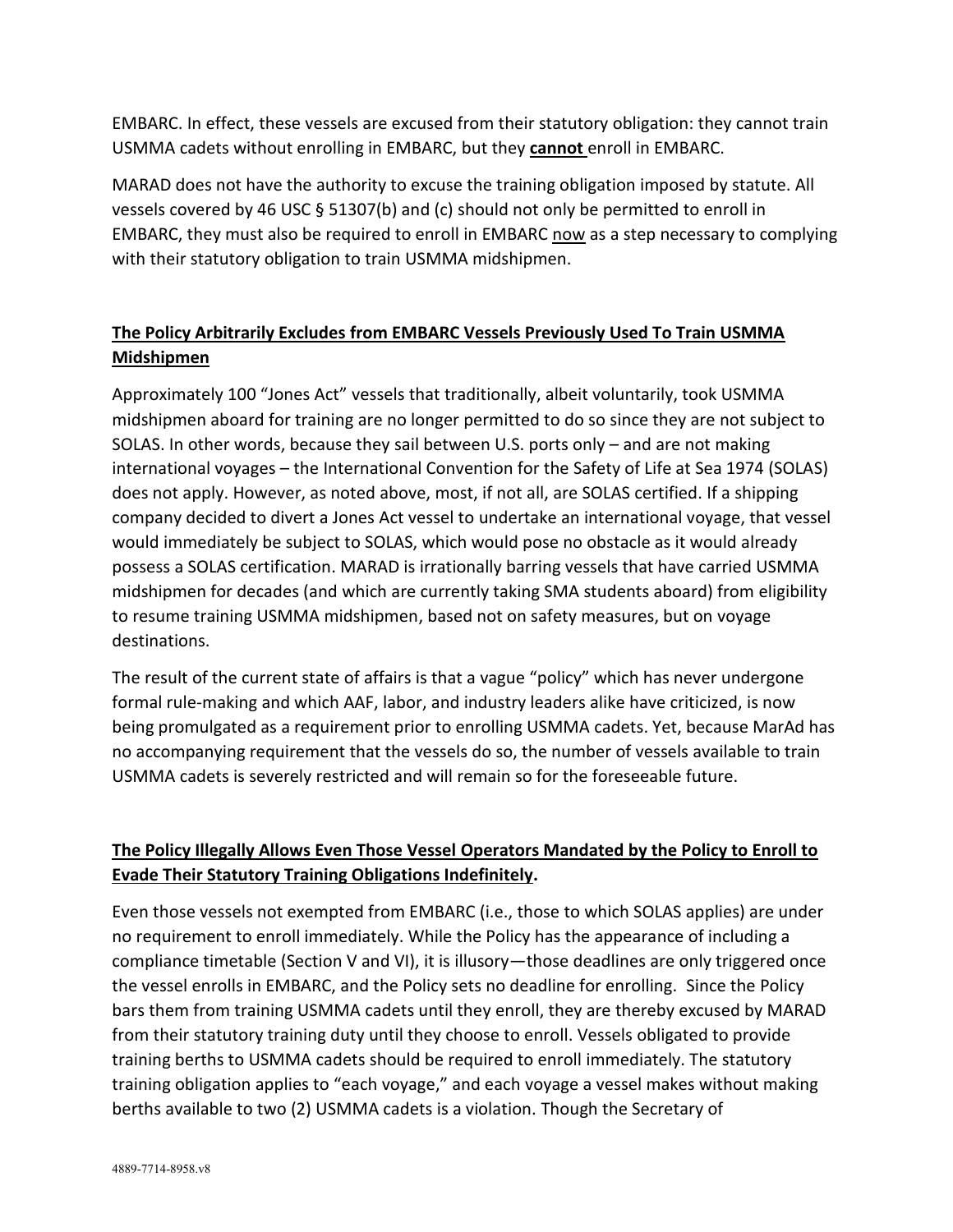Transportation can decide whether to place a midshipman aboard a vessel, MARAD does not have the authority to arbitrarily exempt scores of vessels covered by the statute from their training obligations.

### **USMMA Cadets Are In Fact Being Deprived of Mission-Critical Training**.

The types of vessel and training opportunities available to USMMA midshipmen is critical to assure they will be ready to immediately assume their duties in the US Navy Strategic Sealift Officer force, and those are the very vessels and opportunities from which they are being excluded. Only 74 of the approximately 203 US flag vessels over 10,000 gross tons formerly available to USMMA cadets for training are even eligible to enroll in EMBARC (see discussion above), and none of those are under any deadline to enroll. Approximately a dozen vessels (24 training berths) are now enrolled in EMBARC, a serious shortfall for the 250 USMMA midshipmen who need training year-round aboard commercial vessels in order to graduate, become licensed and be adequately prepared to serve as SSOs. Ironically, because EMBARC is not required for a vessel accepting an SMA student, a number of SMA students are being allowed to accept training berths on 100+ U.S.-flag, SOLAS-certified vessels that MARAD has irrationally banned from applying to EMBARC. There are no comparable substitutes for the training experience that USMMA midshipmen are missing by being denied training berths on these vessels.

## **If Immediate EMBARC Compliance Is Not Possible, a Mandatory, Interim Plan Applicable to USMMA Cadets and SMA Students Should be Implemented**.

As pointed out above, roughly 200 commercial vessels over 10,000 GT were previously available to USMMA midshipmen for mission-critical training. More than half of these are no longer deemed eligible even to apply to take USMMA midshipmen aboard for training, including some that are obligated by law to provide USMMA cadets training berths. The Policy is also failing to protect all maritime cadets, to whom MARAD has an obligation. The fact that MARAD acknowledges industry resistance to EMBARC, and the resulting dearth of training berths for USMMA cadets, bears this out. If immediate compliance with EMBARC by all U.S.-Flag, SOLAScertified vessels is unachievable, MARAD should recognize this and adopt an interim, achievable pathway that leads to a fully compliant program, which immediately applies to and protects equally all maritime students attending federally supported maritime programs.

#### **Exclusion of SMA Students From EMBARC Protection Is Illegal and Dangerous.**

MARAD provides significant funding for maritime training through six state colleges and universities operating state maritime academies (SMAs). 46 CFR § 310.3. While the Policy bars